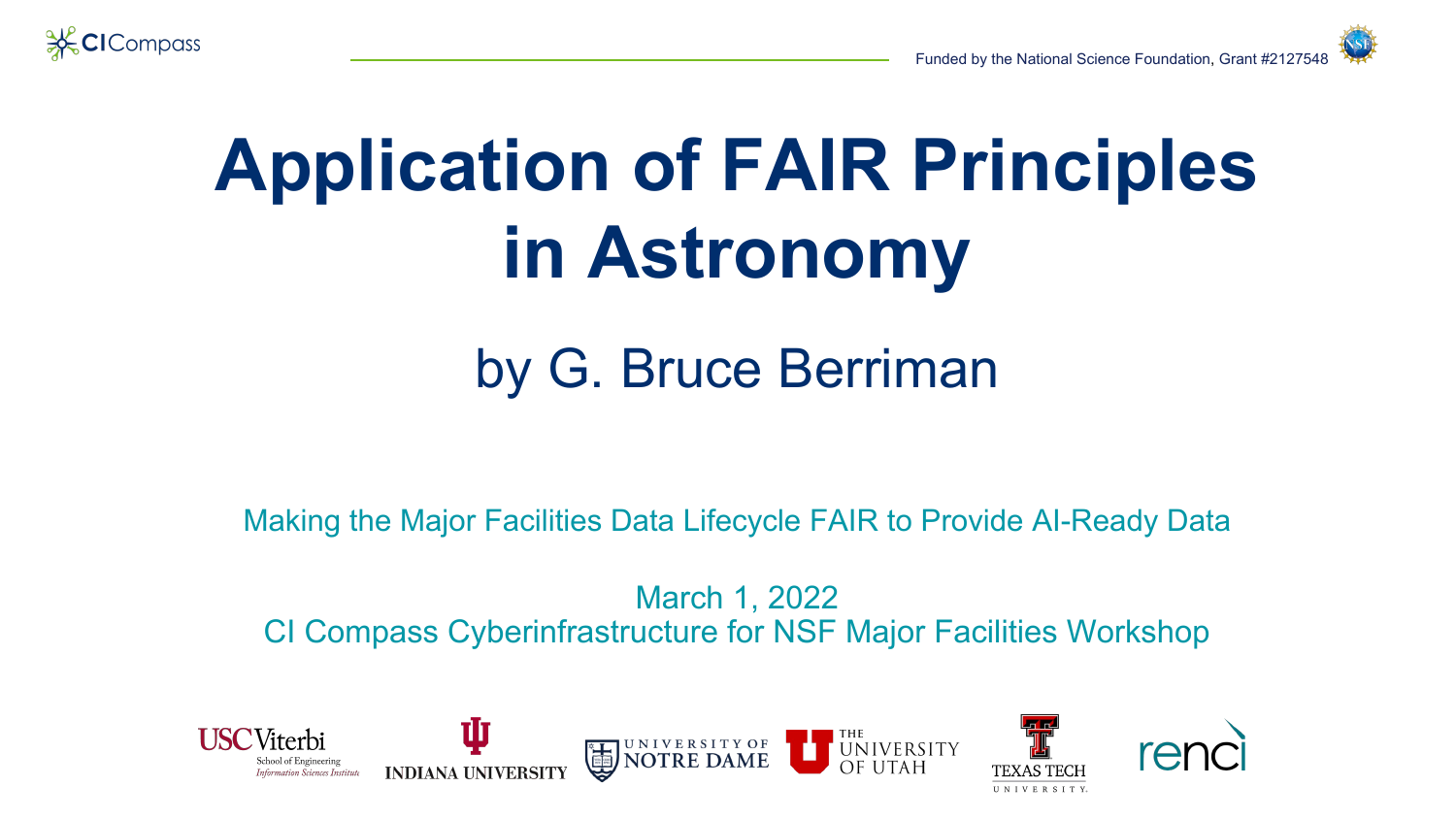# Application of FAIR Principles in Astronomy

NSF Cyberinfrastructure for Major Facilities Workshop (March 2022)



(Caltech/IPAC-NExScI)

Chair, IVOA Exec Committee, May 2021 – Oct 2022.

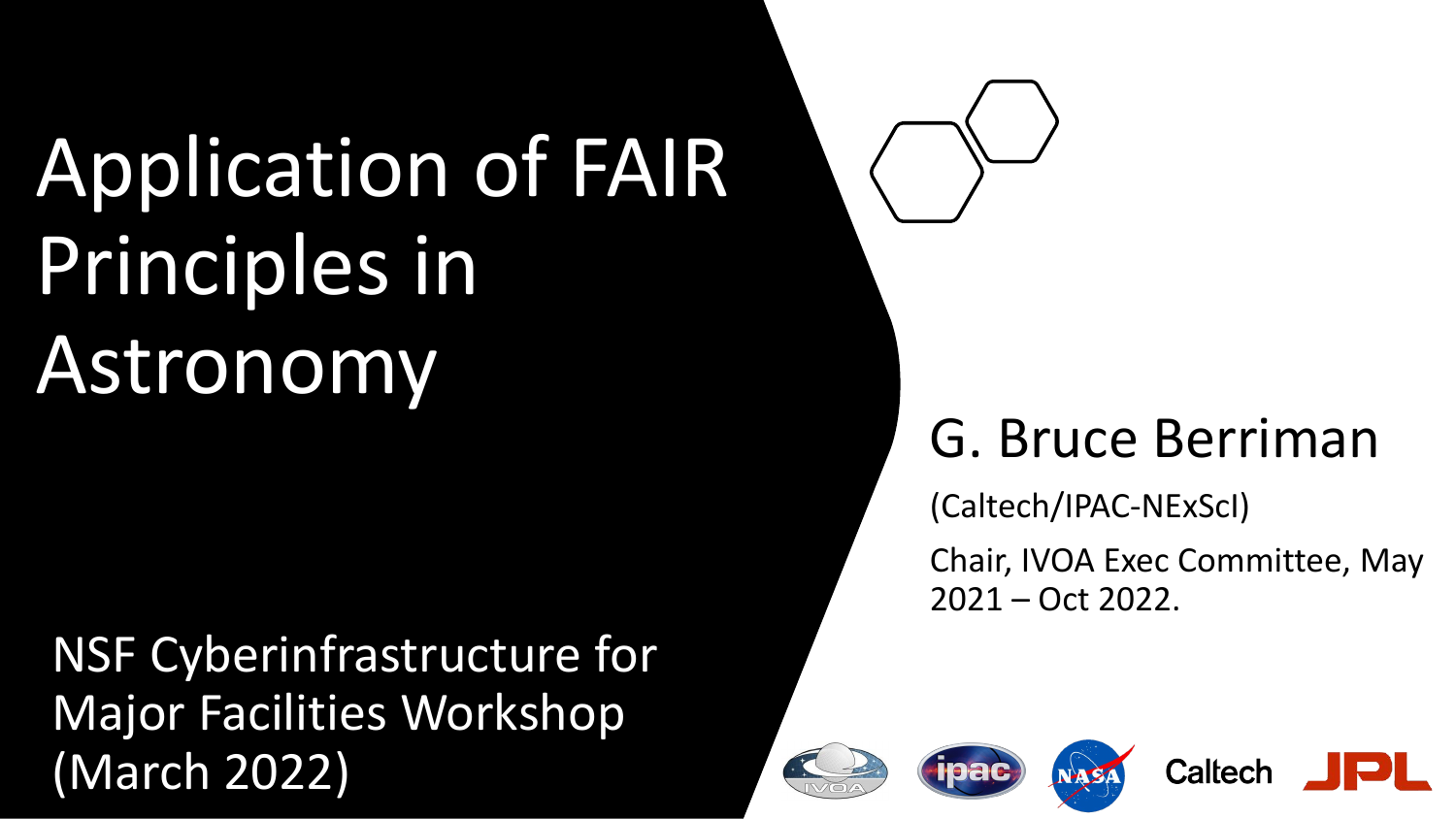### **Special Thanks**

### **Simon O'Toole**

#### (Australian All-Sky Virtual Observatory)

### **Raffaele D'Abrusco**

(Harvard-Smithsonian Center for Astrophysics)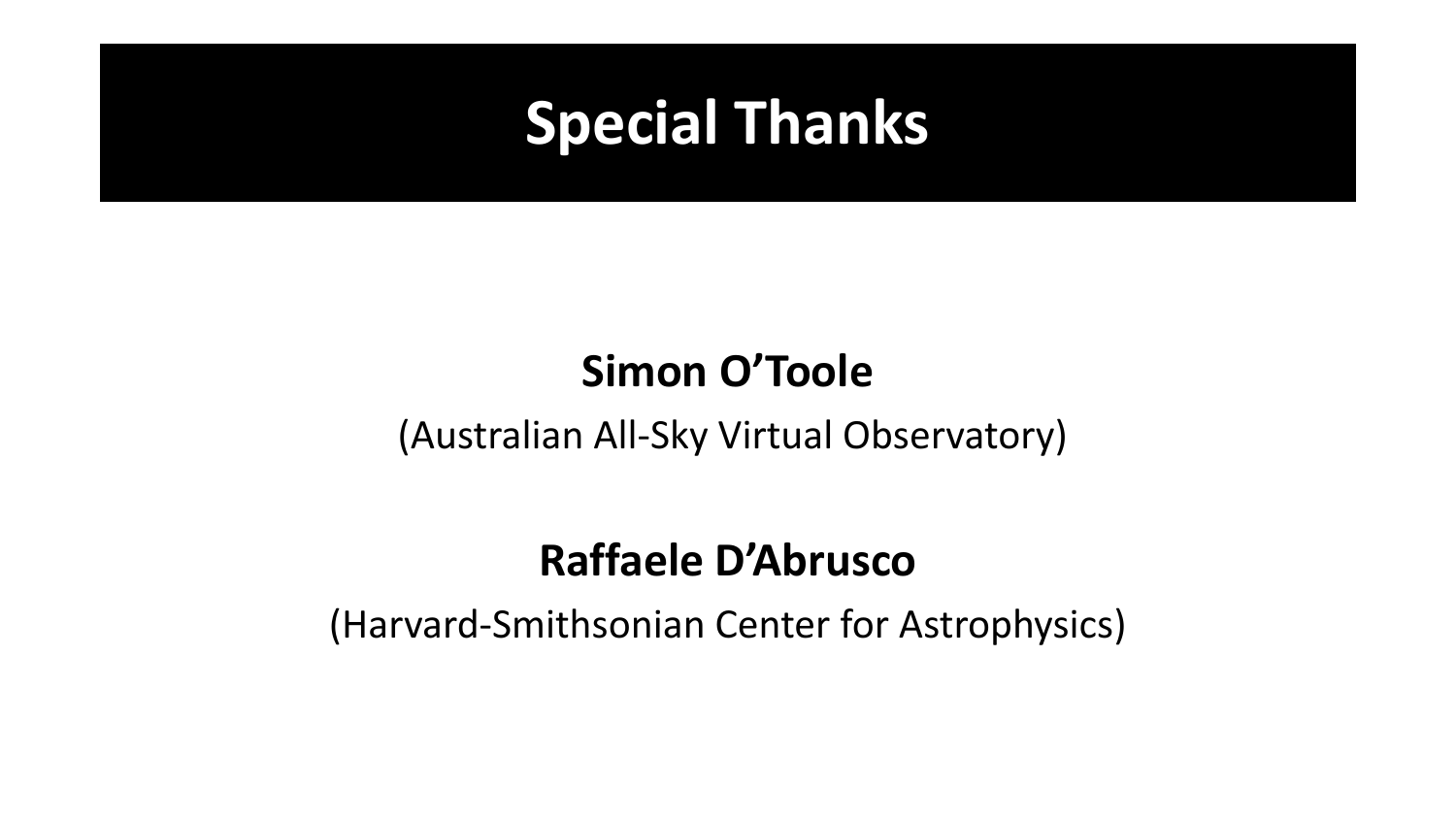### What Is The Virtual Observatory?

"A multi-wavelength digital sky that can be searched, visualized, and analyzed in new and innovative ways." *- Pepi Fabbiano*

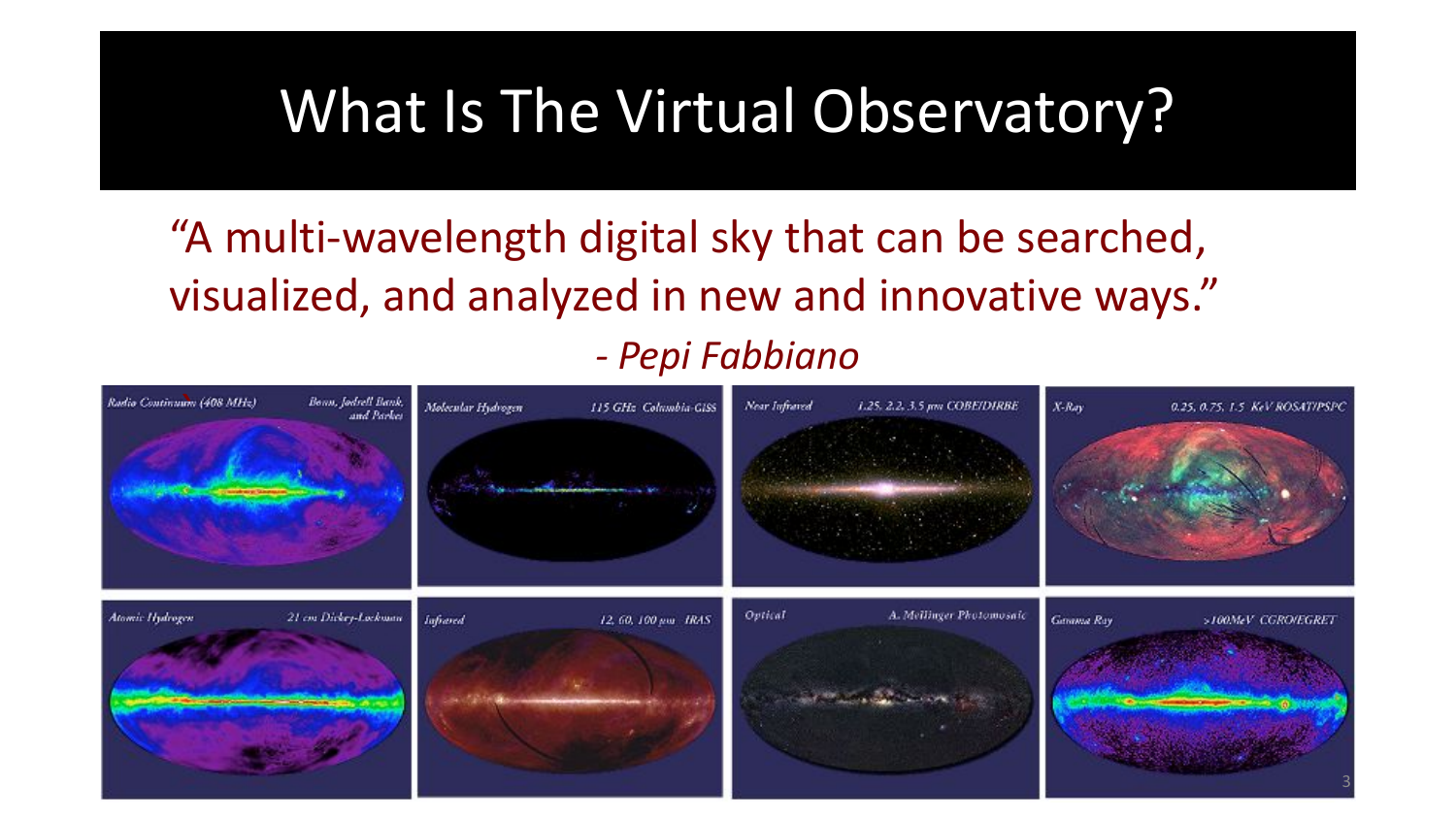## The International Virtual Observatory Alliance: How The VO Gets Built

- Data are in archives distributed worldwide  $\rightarrow$ define standards that enable archives to interoperate seamlessly.
- The International Virtual Observatory Alliance (IVOA) is the international body that defines these standards (https://ivoa.net/)
- Founded in 2002, the IVOA today has 22 national VO member projects and one IGO.
- Goals from the outset was to enable seamless **interoperability** of **open** data and services **-> Implementing FAIR principles before they were formalized as such by Hutchinson et al. 2016**
- •Implementing IVOA standards makes your data *almost* FAIR.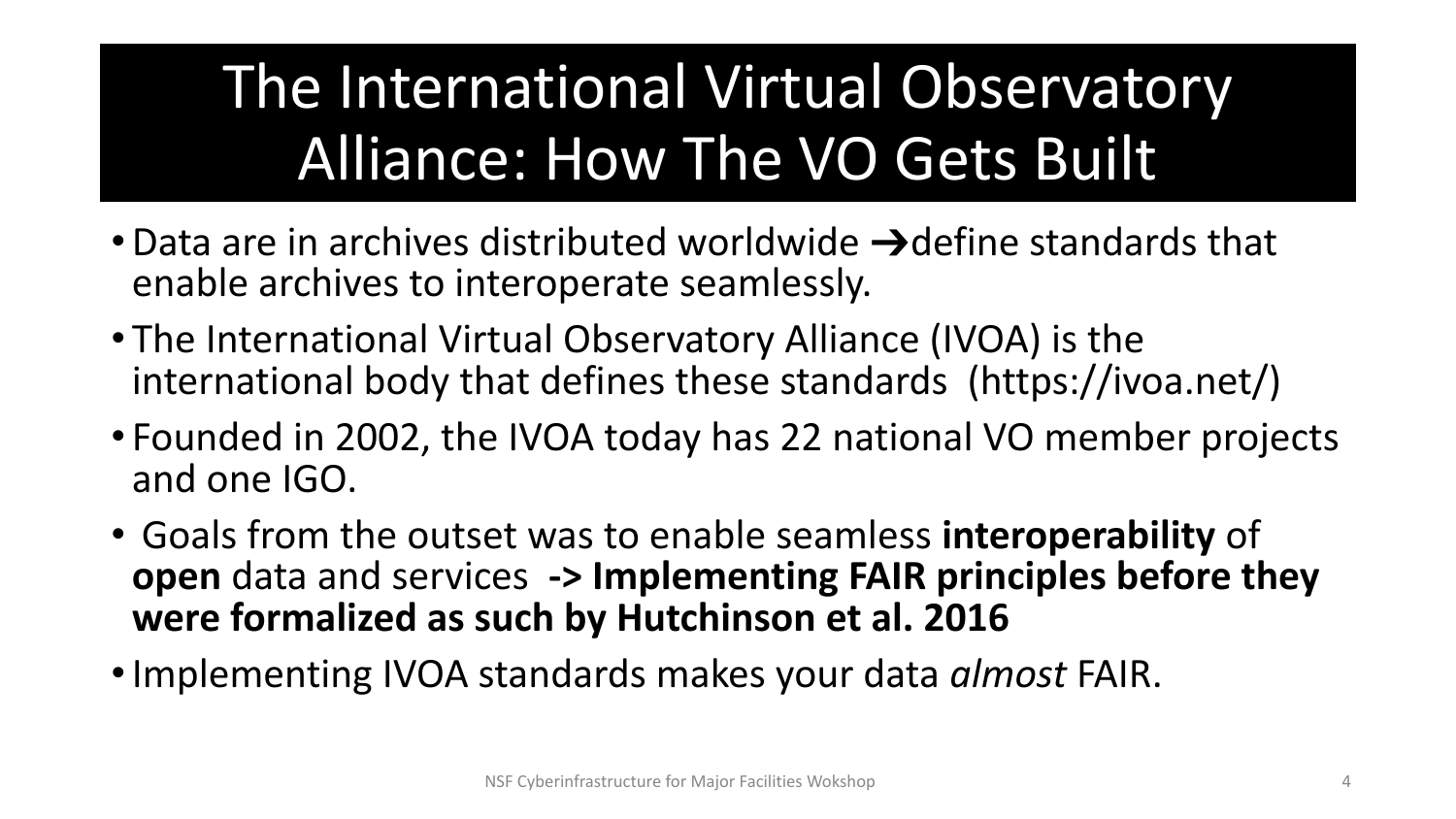#### The VO In Action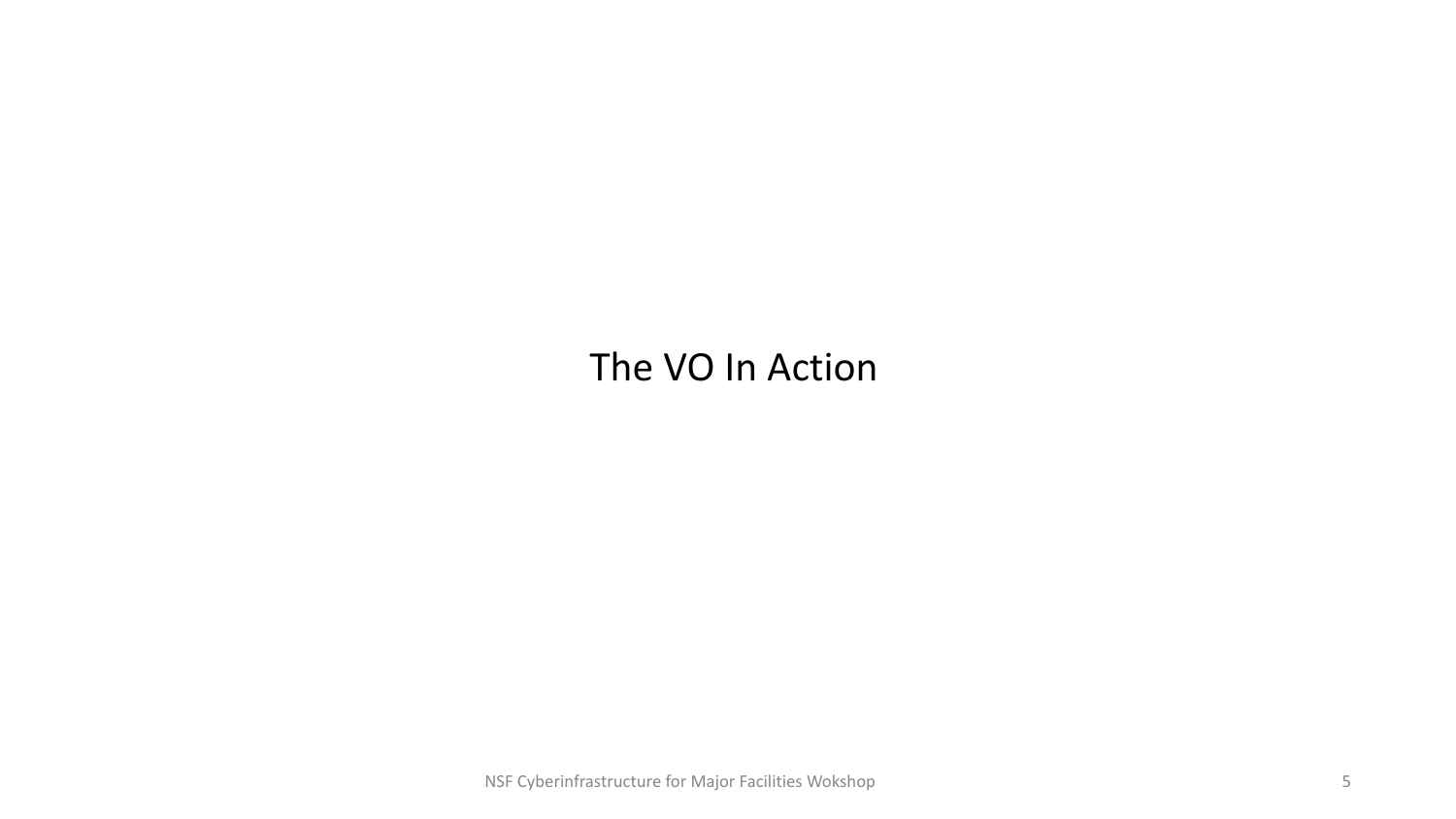NASA archives have implemented IVOA standards across distributed archives of heterogeneous data over 15 decades of frequency



- Access to all of these data through common set of machine-based APIs.
- First such large-scale *distributed* implementation of VO standards.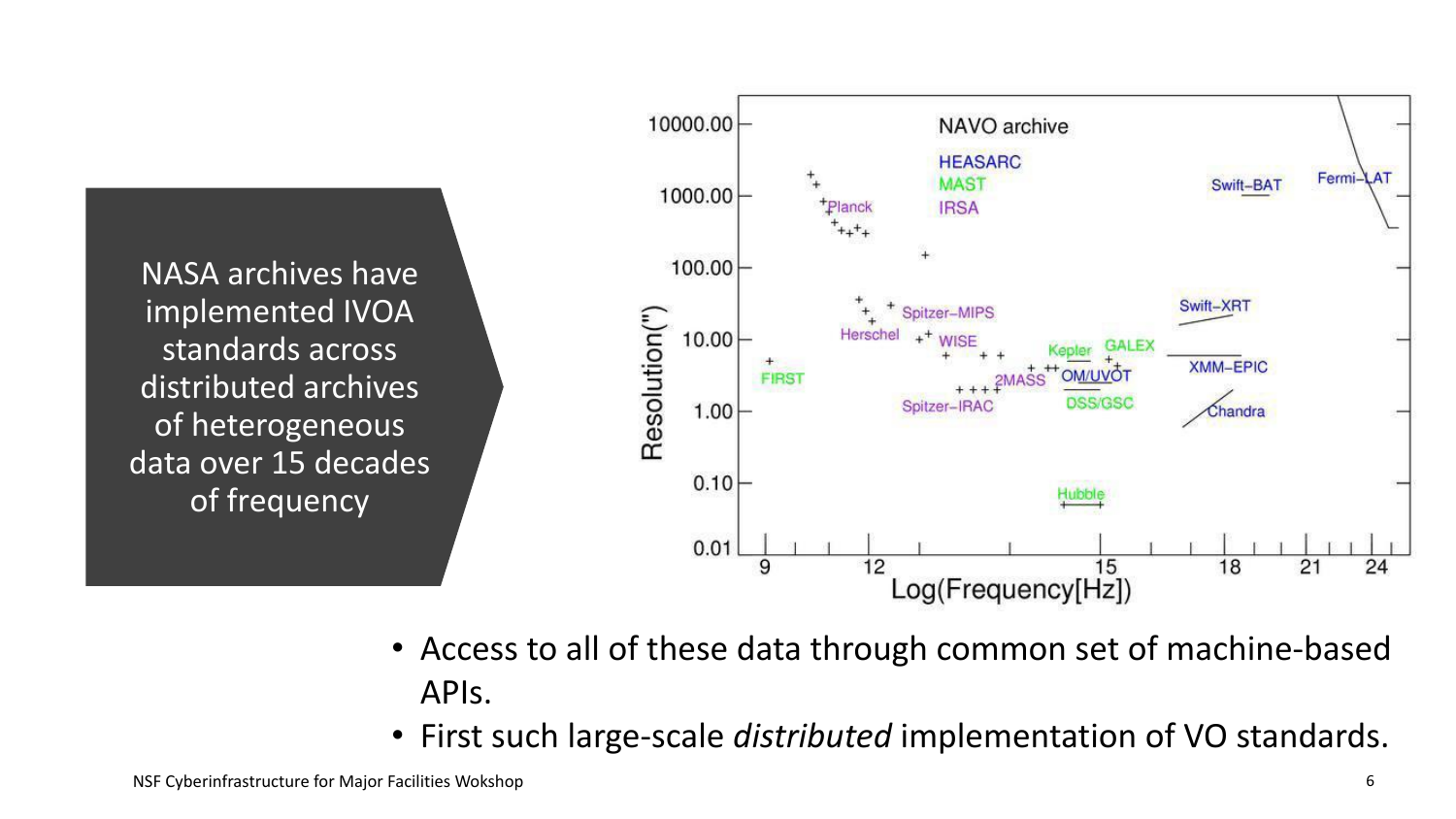#### VO protocols Are At The Heart of ESASky

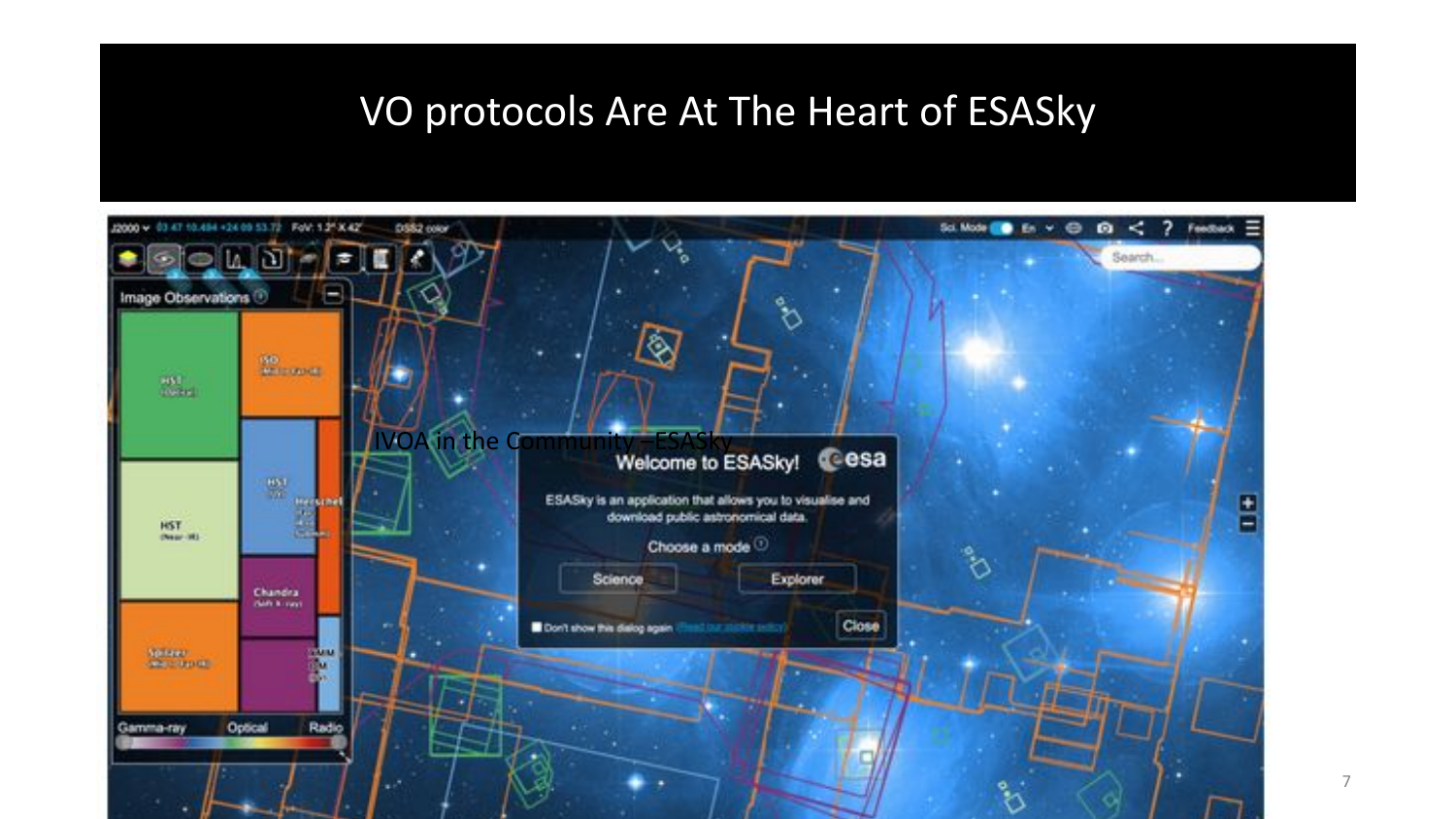### FAIR Principles and The IVOA

- The IVOA Architecture has strong parallels with the FAIR framework.
	- Focus on processes to move metadata and data through architecture rather than properties of the service or data
- To a large degree, implementing IVOA standards goes a long way to implementing FAIR principles.
- There are a few specifics that IVOA standards do not provide (out of scope or we are just implementing)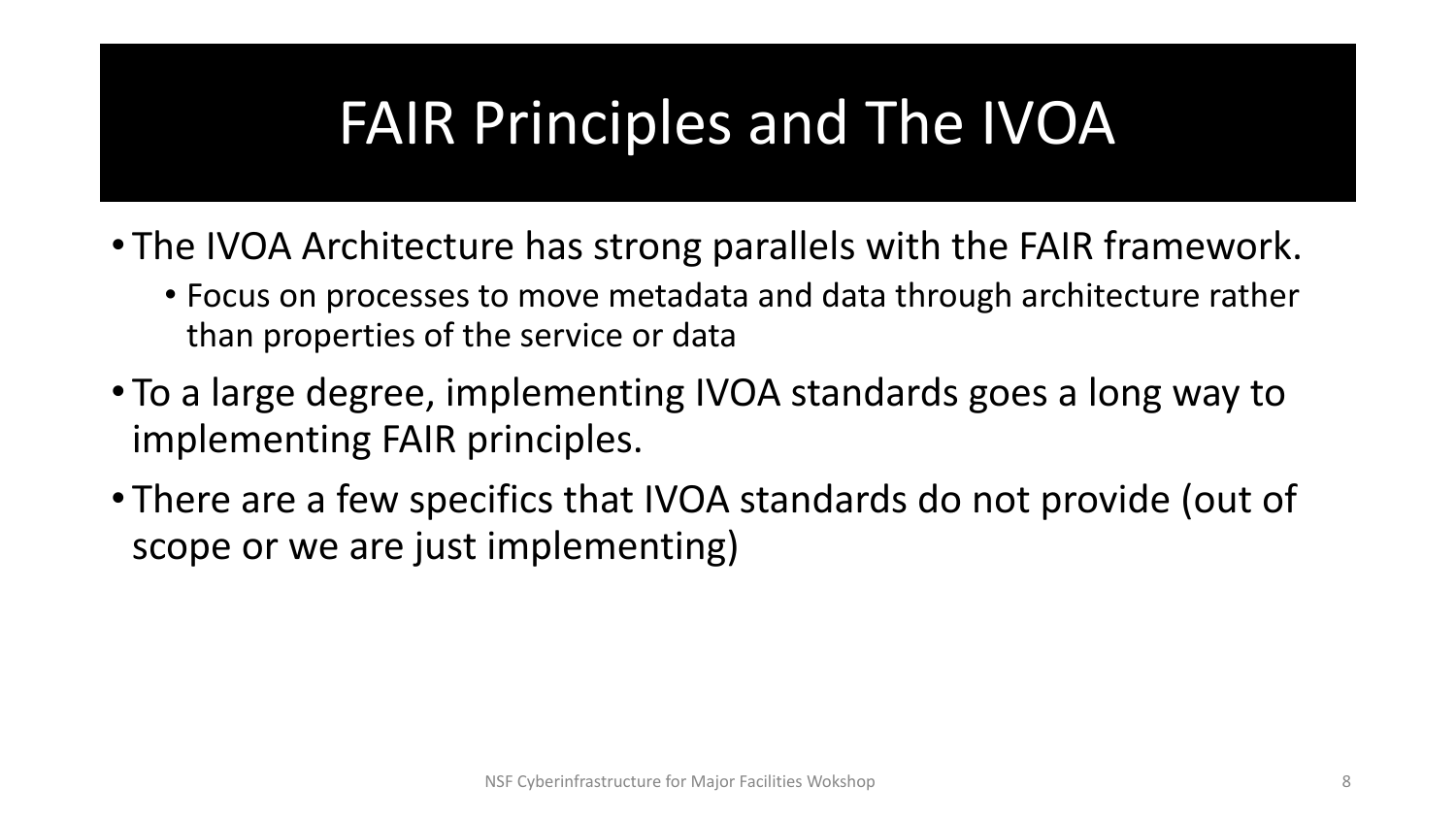### IVOA Architecture and FAIR Principles

**Computers** 

**Users** 

User Layer In-Browser User Apps Programs **Desktop Apps** Using VO Query Data Languages Access Protocols Finding Registry Getting VO Data **Semantics** Models Core Formats Sharing Data and Metadata Collection Storage Computation Resource Layer

#### **Providers**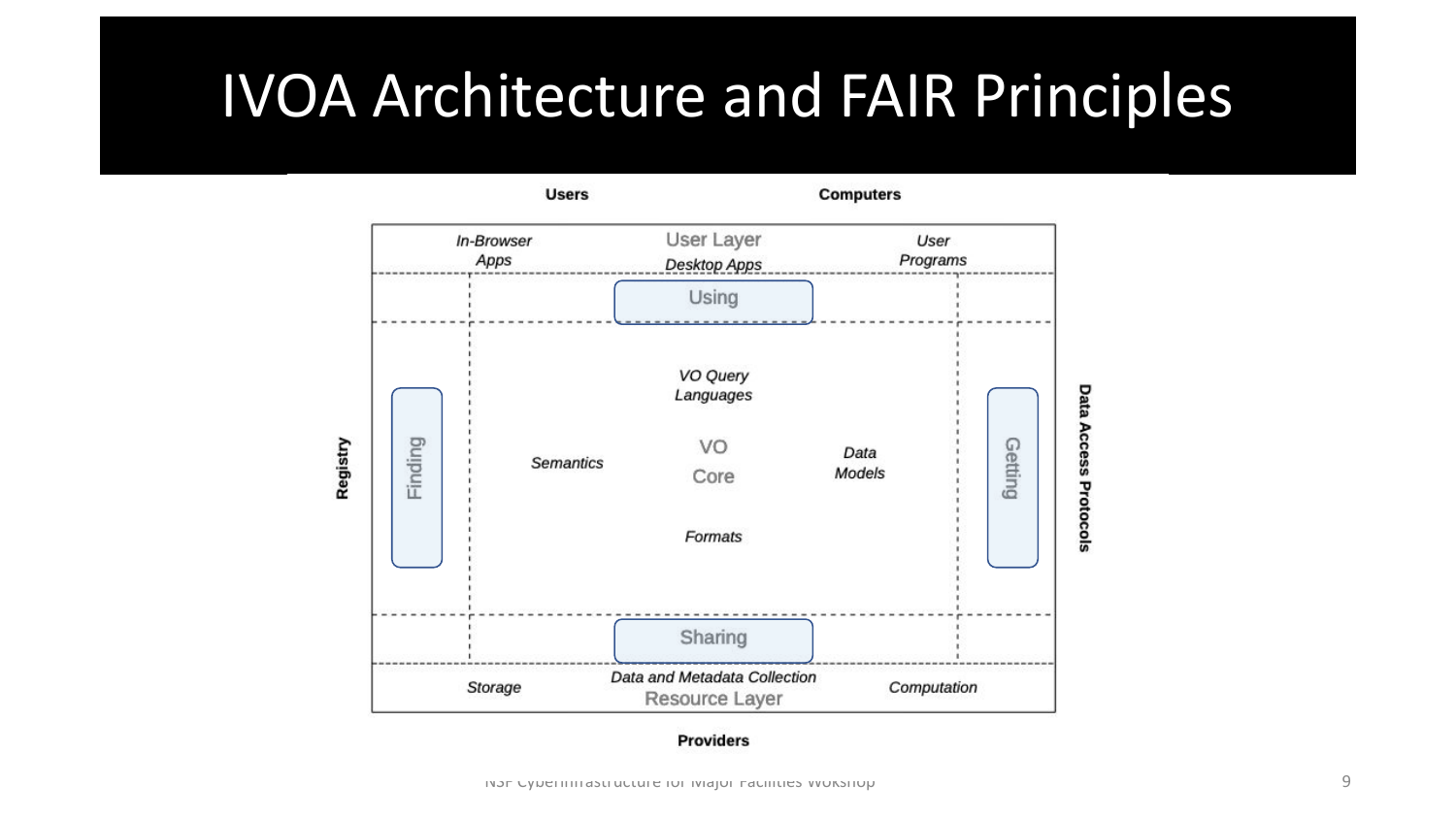### IVOA Standards are (Mainly) Findable

- F1. (meta)data are assigned a globally unique and persistent identifier
- F2. data are described with rich metadata (defined by R1 below)
- F3. metadata clearly and explicitly include the identifier of the data it describes
- F4. (meta)data are registered or indexed in a searchable resource
- F1. IVOIDS are not citable
- F4. IVOA standards do not require that the data indentifier be returned in all cases
- Left up to service providers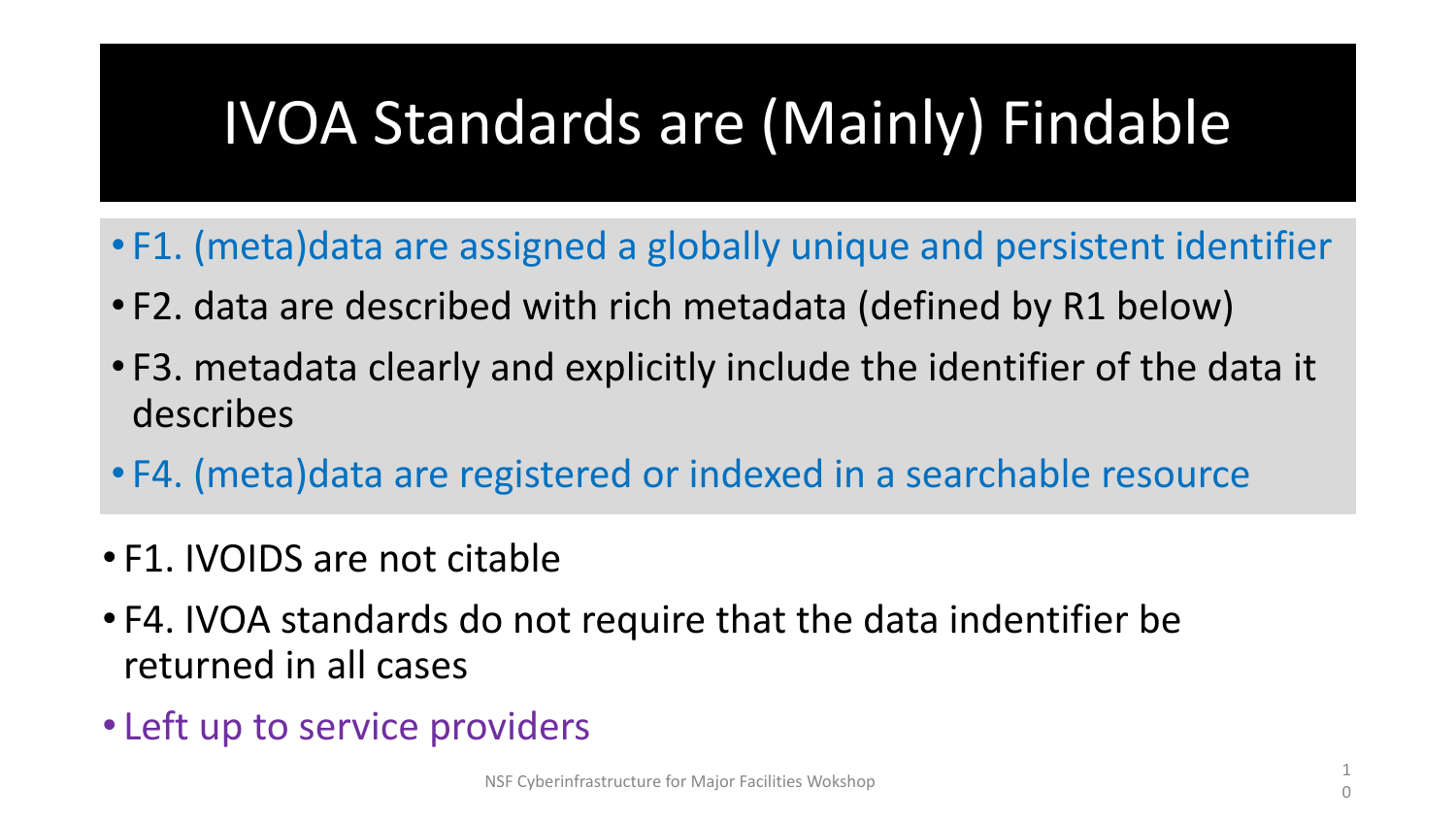## IVOA Standards are (Mainly) Accessible

- A1. (meta)data are retrievable by their identifier using a standardized communications protocol
- A1.1 the protocol is open, free, and universally implementable
- A1.2 the protocol allows for an authentication and authorization procedure, where necessary
- A2. metadata are accessible, even when the data are no longer available
- •A2. IVOA standards have no rules about reliability and longevity.
- •Again, left up to service provider
- •IVOA monitors services and provides regular weather reports on availability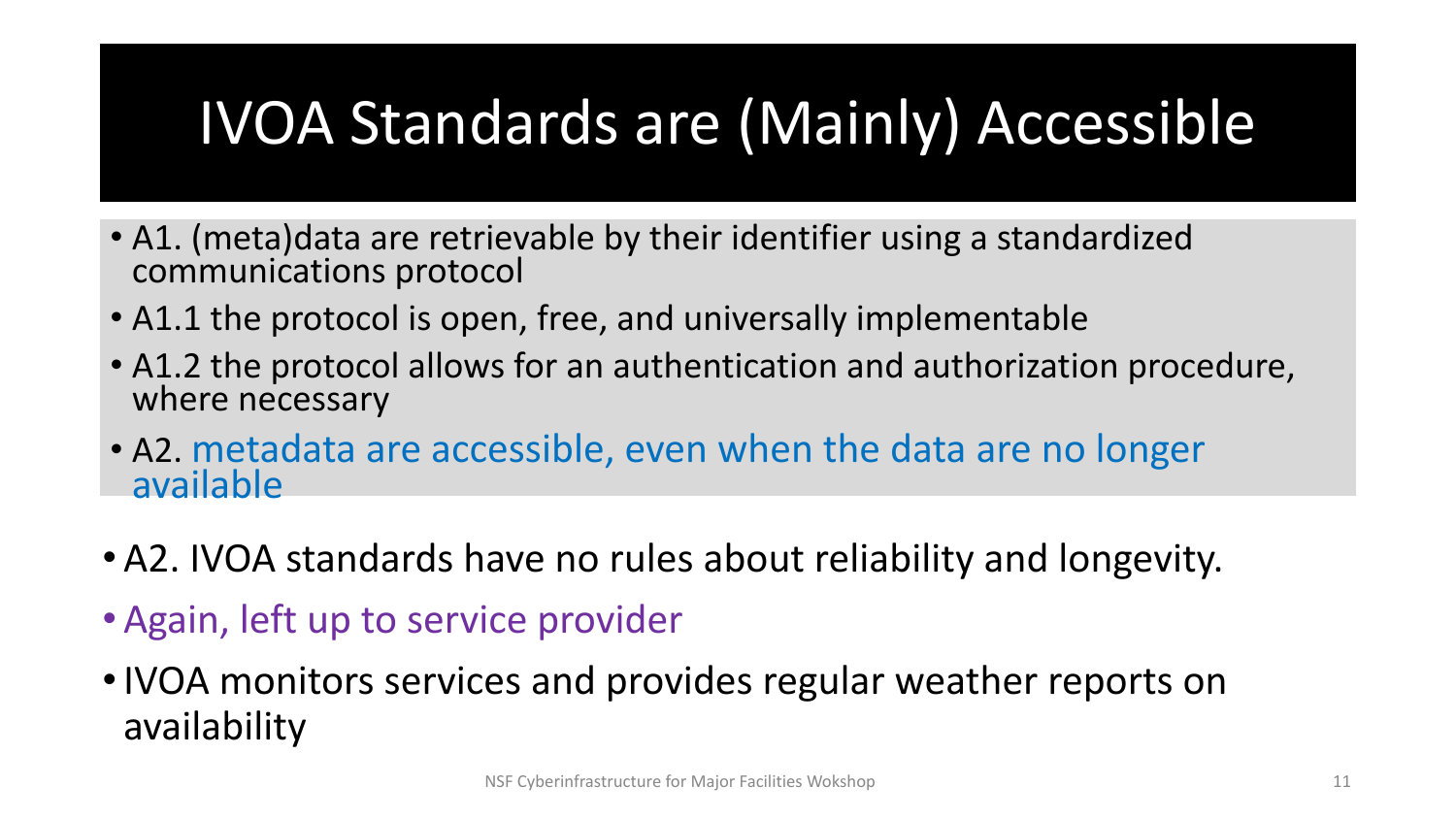### IVOA Standards are (Mainly) Interoperable

- •I1. (meta)data use a formal, accessible, shared, and broadly applicable language for knowledge representation.
- •I2. (meta)data use vocabularies that follow FAIR principles
- •I3. (meta)data include qualified references to other (meta)data
- •IVOA standards implement vocabularies and in particular Universal Content Descriptors that mean I1, I2, I3 are all met but …
- •… Strictly: Need a cross-referencing framework between data that describe the same object or phenomena - in development.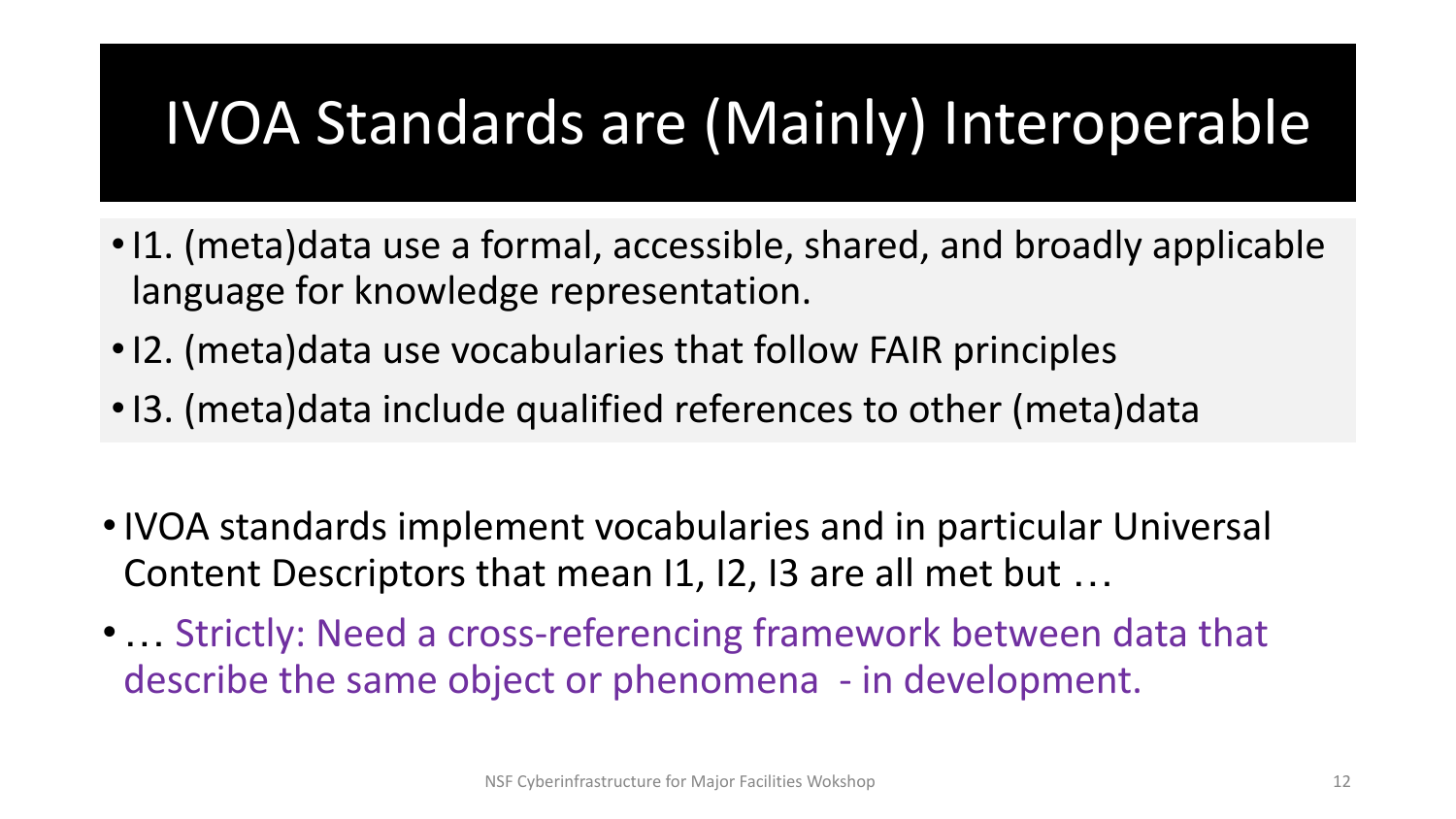### IVOA Standards are (Mainly) Re-usable

- R1. meta(data) are richly described with a plurality of accurate and relevant attributes
- R1.1. (meta)data are released with a clear and accessible data usage license
- R1.2. (meta)data are associated with detailed provenance
- R1.3. (meta)data meet domain-relevant community standards.
- R1.1 IVOA has no specifications about licenses this is up to the provider
- Cyberinfrastructure for Major Facilities Wokshop • R1.2 There is an IVOA Provenance Data Model was recently published and not all providers implement it.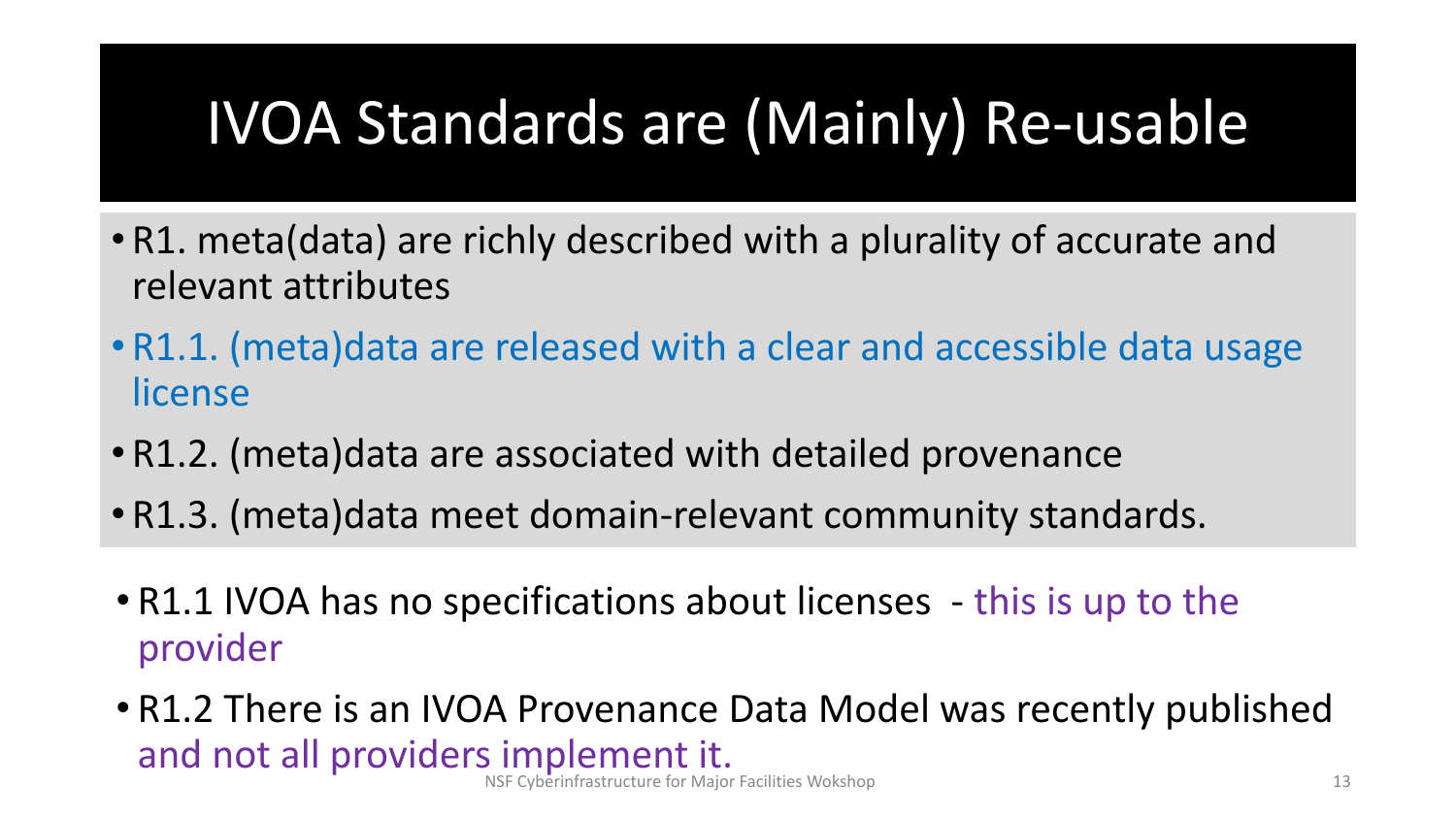### FAIR, Machines & IVOA

- FAIR principles emphasize **machine-actionability**, a prerequisite to develop smart data discovery & computational agents based on ML/AI techniques
- •Data need to be FAIR, but it's not enough for ML/AI: FAIRness addresses intrinsic features of datasets, but what about quality? Ethics? Privacy? And in particular, what about their **utility for a given problem**?
- FAIR principles allow zero-order ML: find usually elusive patterns in datasets. But what about connecting patterns to higher order abstractions, like humans do? (even Deep Learning is only *faking* comprehension).
- •Utility of data is context- and field-dependent, and its decoding by machine requires that **semantics** is added to the data.
- •In Astronomy**, IVOA is the natural venue to augment the FAIR framework to allow ML/AI agents to extract semantic information from data and perform decision based on such information.**